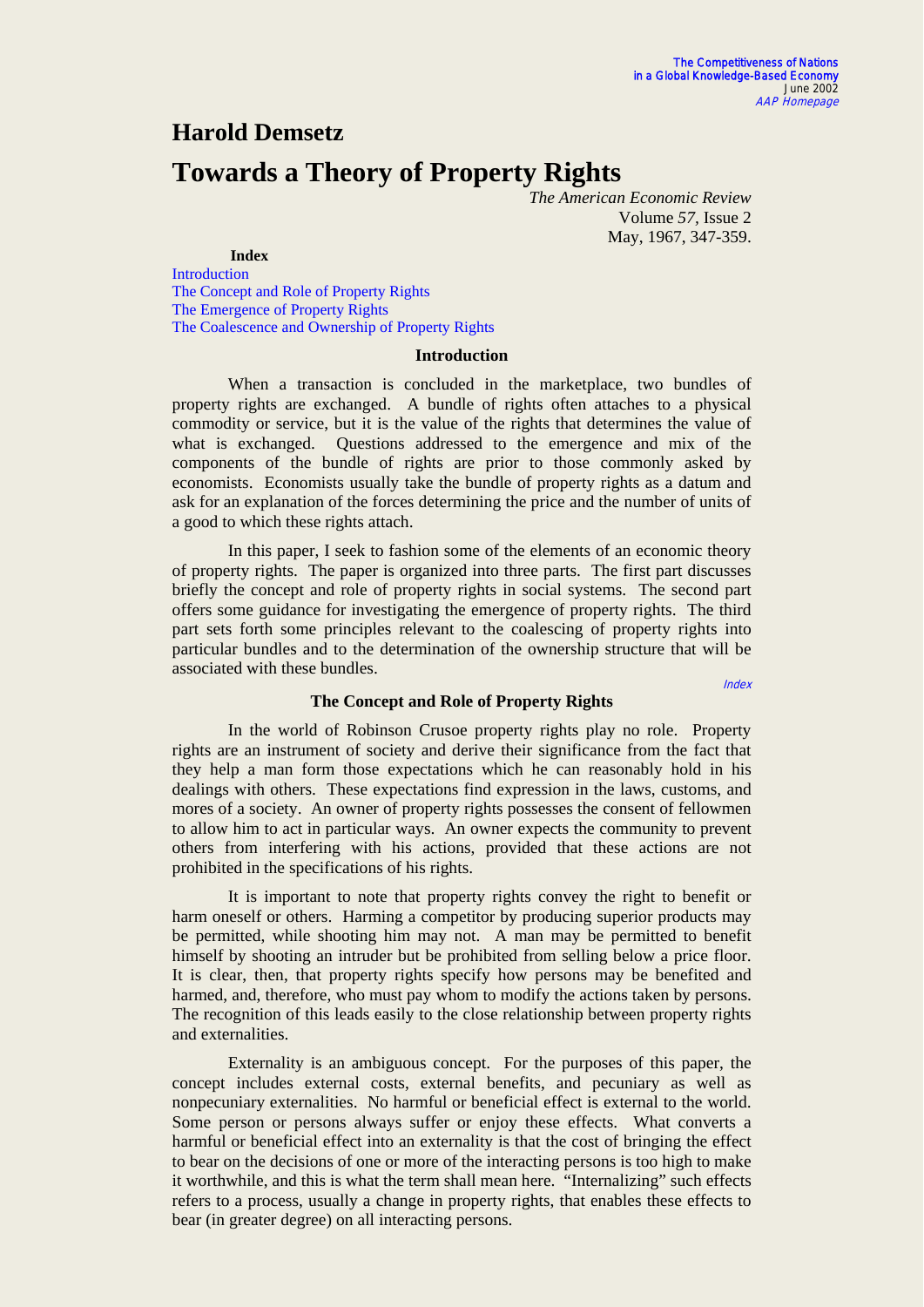A primary function of property rights is that of guiding incentives to achieve a greater internalization of externalities. Every cost and benefit associated with social interdependencies is a potential externality. One condition is necessary to make costs and benefits externalities. The cost of a transaction in the rights between the parties (internalization) must exceed the gains from internalization. In general, transacting cost can be large relative to gains because of "natural" difficulties in trading or they can be large because of legal reasons. In a lawful society the prohibition of voluntary negotiations makes the cost of transacting infinite. Some costs and benefits are not taken into account by users of resources whenever externalities exist, but allowing transactions increases the degree to which internalization takes place. For example, it might be thought that a firm which uses slave labor will not recognize all the costs of its activities, since it can have its slave labor by paying subsistence wages only. This will not be true if negotiations are permitted, for the slaves can offer to the firm a payment for their freedom based on the expected return to them of being free men. The cost of slavery can thus be internalized in the calculations of the firm. The transition from serf to free man in feudal Europe is an example of this process.

Perhaps one of the most significant cases of externalities is the extensive use of the military draft. The taxpayer benefits by not paying the full cost of staffing the armed services. The costs which he escapes are the additional sums that would be needed to acquire men voluntarily for the services or those sums that would be offered as payment by draftees to taxpayers in order to be exempted. With either voluntary recruitment, the "buy-him-in" system, or with a "let-him-buy-his-wayout" system, the full cost of recruitment would be brought to bear on taxpayers. It has always seemed incredible to me that so many economists can recognize an externality when they see smoke but not when they see the draft. The familiar smoke example is one in which negotiation costs may be too high (because of the large number of interacting parties) to make it worthwhile to internalize all the effects of smoke. The draft is an externality caused by forbidding negotiation.

The role of property rights in the internalization of externalities can be made clear within the context of the above examples. A law which establishes the right of a person to his freedom would necessitate a payment on the part of a firm or of the taxpayer sufficient to cover the cost of using that person's labor if his services are to be obtained. The costs of labor thus become internalized in the firm's or taxpayer's decisions. Alternatively, a law which gives the firm or the taxpayer clear title to slave labor would necessitate that the slaveowners take into account the sums that slaves are willing to pay for their freedom. These costs thus become internalized in decisions although wealth is distributed differently in the two cases. All that is needed for internalization in either case is ownership which includes the right of sale. It is the prohibition of a property right adjustment, the prohibition of the establishment of an ownership title that can thenceforth be exchanged, that precludes the internalization of external costs and benefits.

There are two striking implications of this process that are true in a world of zero transaction costs. The output mix that results when the exchange of property rights is allowed is efficient and the mix is independent of who is assigned ownership (except that different wealth distributions may result in different demands).  $\pm$  For example, the efficient mix of civilians and military will result from transferable ownership no matter whether taxpayers must hire military volunteers or whether draftees must pay taxpayers to be excused from service. For taxpayers will hire only those military (under the "buy-him-in" property right system) who would not pay to be exempted (under the "let-him-buy-his-way-out" system). The highest bidder under the "let-him-buy-his-way-out" property right system would be precisely the last to volunteer under a "buy-him-in" system. 2

We will refer back to some of these points later. But for now,

1. These implications are derived by R. H. Coase, "The Problem of Social Cost," *J. of Law and Econ.,* Oct., 1960, pp. 1-44.

2**.** If the demand for civilian life is unaffected by wealth redistribution, the assertion made is correct as it stands. However, when a change is made from a "buy-him-in" system to a "let-him-buy-his-way-out" system, the resulting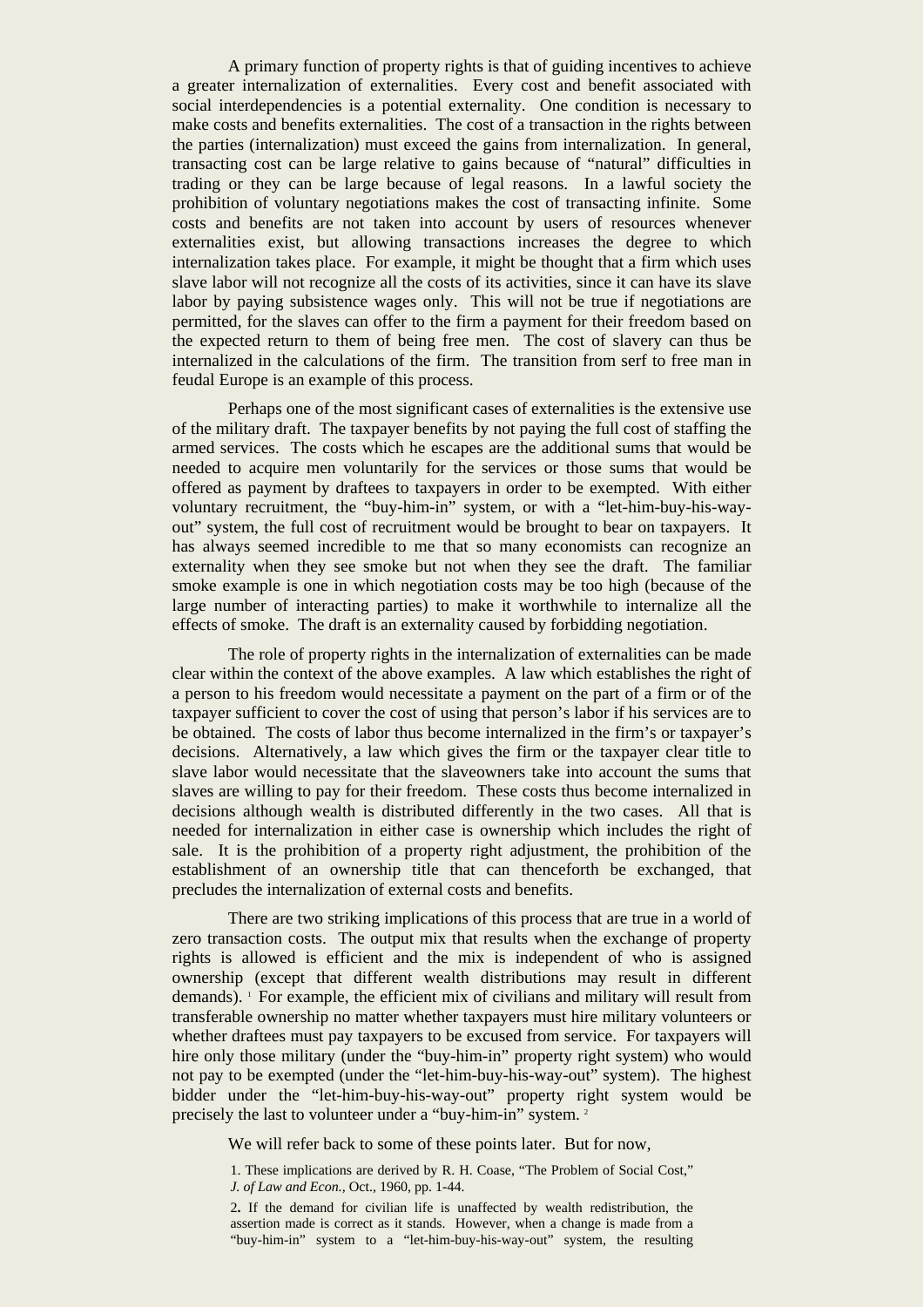redistribution of wealth away from draftees may significantly affect their demand for civilian life; the validity of the assertion then requires a compensating wealth change. A compensating wealth change will not be required in the ordinary case of profit maximizing firms. Consider the farmer-rancher example mentioned by Coase. Society may give the farmer the right to grow corn unmolested by cattle or it may give the rancher the right to allow his cattle to stray. Contrary to the Coase example, let us suppose that if the farmer is given the right, he just breaks even; i.e., with the right to be compensated for corn damage, the farmer's land is marginal. If the right is transferred to the rancher, the farmer, not enjoying any economic rent, will not have the wherewithal to pay the rancher to reduce the number of head of cattle raised. In this case, however, it will be profitable for the rancher to buy the farm, thus merging cattle raising with farming. His self-interest will then lead him to take account of the effect of cattle on corn.

enough groundwork has been laid to facilitate the discussion of the next two parts of this paper.

Index

#### **The Emergence of Property Rights**

If the main allocative function of property rights is the internalization of beneficial and harmful effects, then the emergence of property rights can be understood best by their association with the emergence of new or different beneficial and harmful effects.

Changes in knowledge result in changes in production functions, market values, and aspirations. New techniques, new *ways* of doing the same things, and doing new things - all invoke harmful and beneficial effects to which society has not been accustomed. It is my thesis in this part of the paper that the emergence of new property rights takes place in response to the *desires* of the interacting persons for adjustment to new benefit-cost possibilities.

The thesis can be restated in a slightly different fashion: property rights develop to internalize externalities when the gains of internalization become larger than the cost of internalization. Increased internalization, in the main, results from changes in economic values, changes which stem from the development of new technology and the opening of new markets, changes to which old property rights are poorly attuned. A proper interpretation of this assertion requires that account be taken of a community's preferences for private ownership. Some communities will have less well-developed private ownership systems and more highly developed state ownership systems. But, given a community's tastes in this regard, the emergence of new private or state-owned property rights will be in response to changes in technology and relative prices.

I do not mean to assert or to deny that the adjustments in property rights which take place need be the result of a conscious endeavor to cope with new externality problems. These adjustments have arisen in Western societies largely as a result of gradual changes in social mores and in common law precedents. At each step of this adjustment process, it is unlikely that externalities per se were consciously related to the issue being resolved. These legal and moral experiments may be hit-and-miss procedures to some extent but in a society that weights the achievement of efficiency heavily, their viability in the long run will depend on how well they modify behavior to accommodate to the externalities associated with important changes in technology or market values.

A rigorous test of this assertion will require extensive and detailed empirical work. A broad range of examples can be cited that are consistent with it: the development of air rights, renters' rights, rules for

liability in automobile accidents, etc. In this part of the discussion, I shall present one group of such examples in some detail. They deal with the development of private property rights in land among American Indians. These examples are broad ranging and come fairly close to what can be called convincing evidence in the field of anthropology.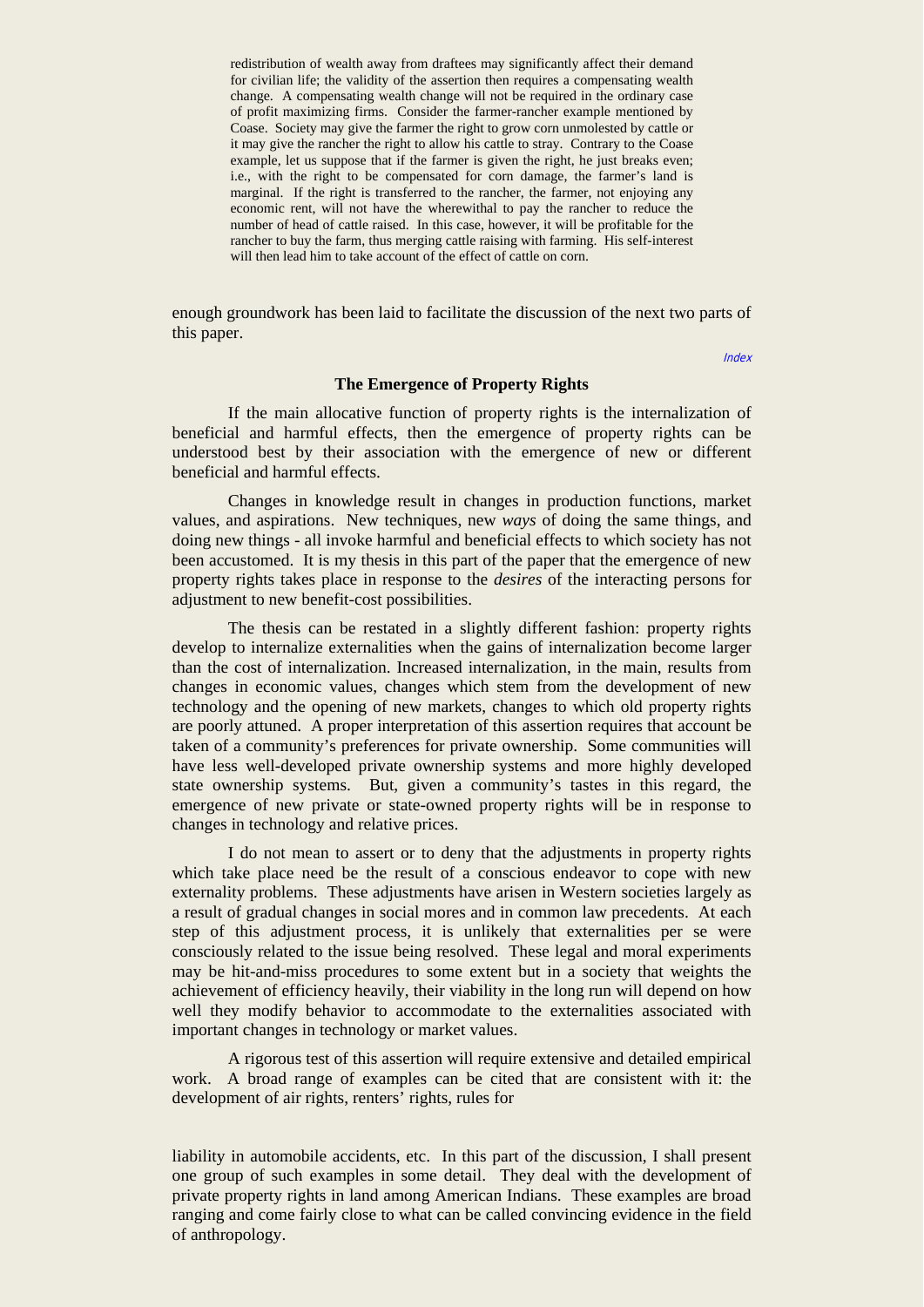The question of private ownership of land among aboriginals has held a fascination for anthropologists. It has been one of the intellectual battlegrounds in the attempt to assess the "true nature" of man unconstrained by the "artificialities" of civilization. In the process of carrying on this debate, information has been uncovered that bears directly on the thesis with which we are now concerned. What appears to be accepted as a classic treatment and a high point of this debate is Eleanor Leacock's memoir on *The Montagnes "Hunting Territory" and the Fur Trade.* <sup>3</sup> Leacock's research followed that of Frank G. Speck <sup>4</sup> who had discovered that the Indians of the Labrador Peninsula had a long-established tradition of property in land. This finding was at odds with what was known about the Indians of the American Southwest and it prompted Leacock's study of the Montagnes who inhabited large regions around Quebec.

Leacock clearly established the fact that a close relationship existed, both historically and geographically, between the development of private rights in land and the development of the commercial fur trade. The factual basis of this correlation has gone unchallenged. However, to my knowledge, no theory relating privacy of land to the fur trade has yet been articulated. The factual material uncovered by Speck and Leacock fits the thesis of this paper well, and in doing so, it reveals clearly the role played by property right adjustments in taking account of what economists have often cited as an example of an externality - the overhunting of game.

Because of the lack of control over hunting by others, it is in no person's interest to invest in increasing or maintaining the stock of game. Overly intensive hunting takes place. Thus a successful hunt is viewed as imposing external costs on subsequent hunters - costs that are not taken into account fully in the determination of the extent of hunting and of animal husbandry.

Before the fur trade became established, hunting was carried on primarily for purposes of food and the relatively few furs that were required for the hunter's family. The externality was clearly present. Hunting could be practiced freely and was carried on without assessing its impact on other hunters. But these external effects were of such

> 3. Eleanor Leacock, *American Anthropologist* (American Anthropological Asso.), Vol. 56*,* No. *5,* Part 2, Memoir No. 78.

> 4. Cf., Frank G. Speck, "The Basis of American Indian Ownership of Land," *Old Penn Weekly Rev.* (Univ. of Pennsylvania), Jan. 16, 1915, pp. 491-95.

small significance that it did not pay for anyone to take them into account. There did not exist anything resembling private ownership in land. And in the *Jesuit Relations,* particularly Le Jeune's record of the winter he spent with the Montagnes in 1633-34 and in the brief account given by Father Druilletes in 1647-48, Leacock finds no evidence of private land holdings. Both accounts indicate a socioeconomic organization in which private rights to land are not well developed.

We may safely surmise that the advent of the fur trade had two immediate consequences. First, the value of furs to the Indians was increased considerably. Second, and as a result, the scale of hunting activity rose sharply. Both consequences must have increased considerably the importance of the externalities associated with free hunting. The property right system began to change, and it changed specifically in the direction required to take account of the economic effects made important by the fur trade. The geographical or distributional evidence collected by Leacock indicates an unmistakable correlation between early centers of fur trade and the oldest and most complete development of the private hunting territory.

By the beginning of the eighteenth century, we begin to have clear evidence that territorial hunting and trapping arrangements by individual families were developing in the area around Quebec… The earliest references to such arrangements in this region indicates a purely temporary allotment of hunting territories. They [Algonkians and Iroquois] divide themselves into several bands in order to hunt more efficiently. It was their custom to appropriate pieces of land about two leagues square for each group to hunt exclusively. Ownership of beaver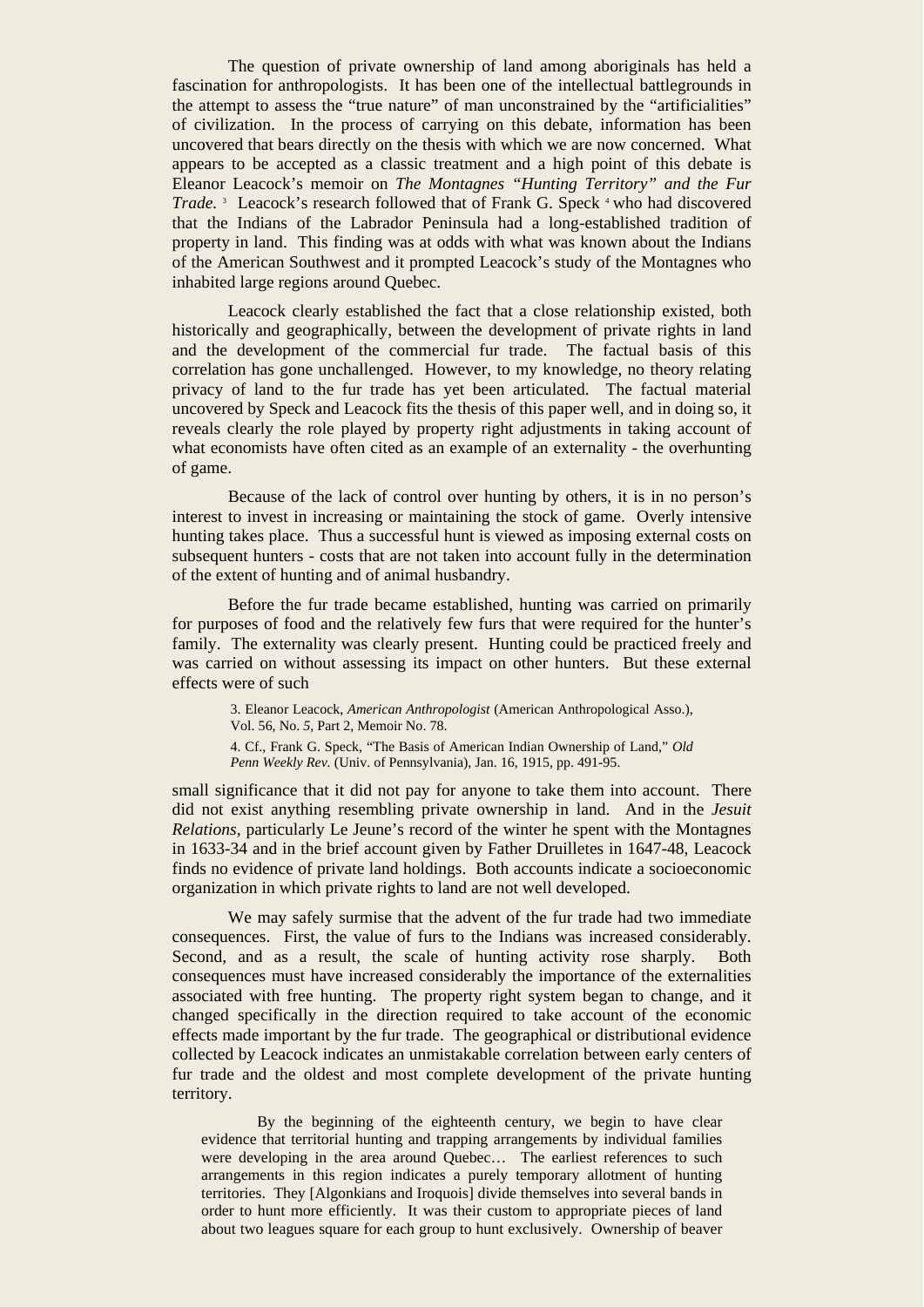houses, however, had already become established, and when discovered, they were marked. A starving Indian could kill and eat another's beaver if he left the fur and the tail.<sup>5</sup>

The next step toward the hunting territory was probably a seasonal allotment system. An anonymous account written in 1723 states that the "principle of the Indians is to mark off the hunting ground selected by them by blazing the trees with their crests so that they may never encroach on each other… By the middle of the century these allotted territories were relatively stabilized." 6

The principle that associates property right changes with the emergence of new and reevaluation of old harmful and beneficial effects suggests in this instance that the fur trade made it economic to encourage the husbanding of fur-bearing animals. Husbanding requires the ability to prevent poaching and this, in turn, suggests that socioeconomic changes in property in hunting land will take place. The chain of reasoning is consistent with the evidence cited above. Is it inconsistent with the absence of similar rights in property among the southwestern Indians?

Two factors suggest that the thesis is consistent with the absence of

5. Eleanor Leacock, *op. cit., p.* 15.

6. Eleanor Leacock, *op. cii., p. 15.* 

similar rights among the Indians of the southwestern plains. The first of these is that there were no plains animals of commercial importance comparable to the furbearing animals of the forest, at least not until cattle arrived with Europeans. The second factor is that animals of the plains are primarily grazing species whose habit is to wander over wide tracts of land. The value of establishing boundaries to private hunting territories is thus reduced by the relatively high cost of preventing the animals from moving to adjacent parcels. Hence both the value and cost of establishing private hunting lands in the Southwest are such that we would expect little development along these lines. The externality was just not worth taking into account.

The lands of the Labrador Peninsula shelter forest animals whose habits are considerably different from those of the plains. Forest animals confine their territories to relatively small areas, so that the cost of internalizing the effects of husbanding these animals is considerably reduced. This reduced cost, together with the higher commercial value of fur-bearing forest animals, made it productive to establish private hunting lands. Frank G. Speck finds that family proprietorship among the Indians of the Peninsula included retaliation against trespass. Animal resources were husbanded. Sometimes conservation practices were carried on extensively. Family hunting territories were divided into quarters. Each year the family hunted in a different quarter in rotation, leaving a tract in the center as a sort of bank, not to be hunted over unless forced to do so by a shortage in the regular tract.

To conclude our excursion into the phenomenon of private rights in land among the American Indians, we note one further piece of corroborating evidence. Among the Indians of the Northwest, highly developed private family rights to hunting lands had also emerged - rights which went so far as to include inheritance. Here again we find that forest animals predominate and that the West Coast was frequently visited by sailing schooners whose primary purpose was trading in furs. 7

7. The thesis is consistent with the development of other types of private rights. Among wandering primitive peoples the cost of policing property is relatively low for highly portable objects. The owning family can protect such objects while carrying on its daily activities. If these objects are also very useful, property rights should appear frequently, so as to internalize the benefits and costs of their use. It is generally true among most primitive communities that weapons and household utensils, such as pottery, are regarded as private property. Both types of articles are portable and both require an investment of time to produce. Among agriculturally-oriented peoples, because of the relative fixity of their location, portability has a smaller role to play in the determination of property. The distinction is most clearly seen by comparing property in land among the most primitive of these societies, where crop rotation and simple fertilization techniques are unknown, or where land fertility is extremely poor, with property in land among primitive peoples who *are* more knowledgeable in these matters or who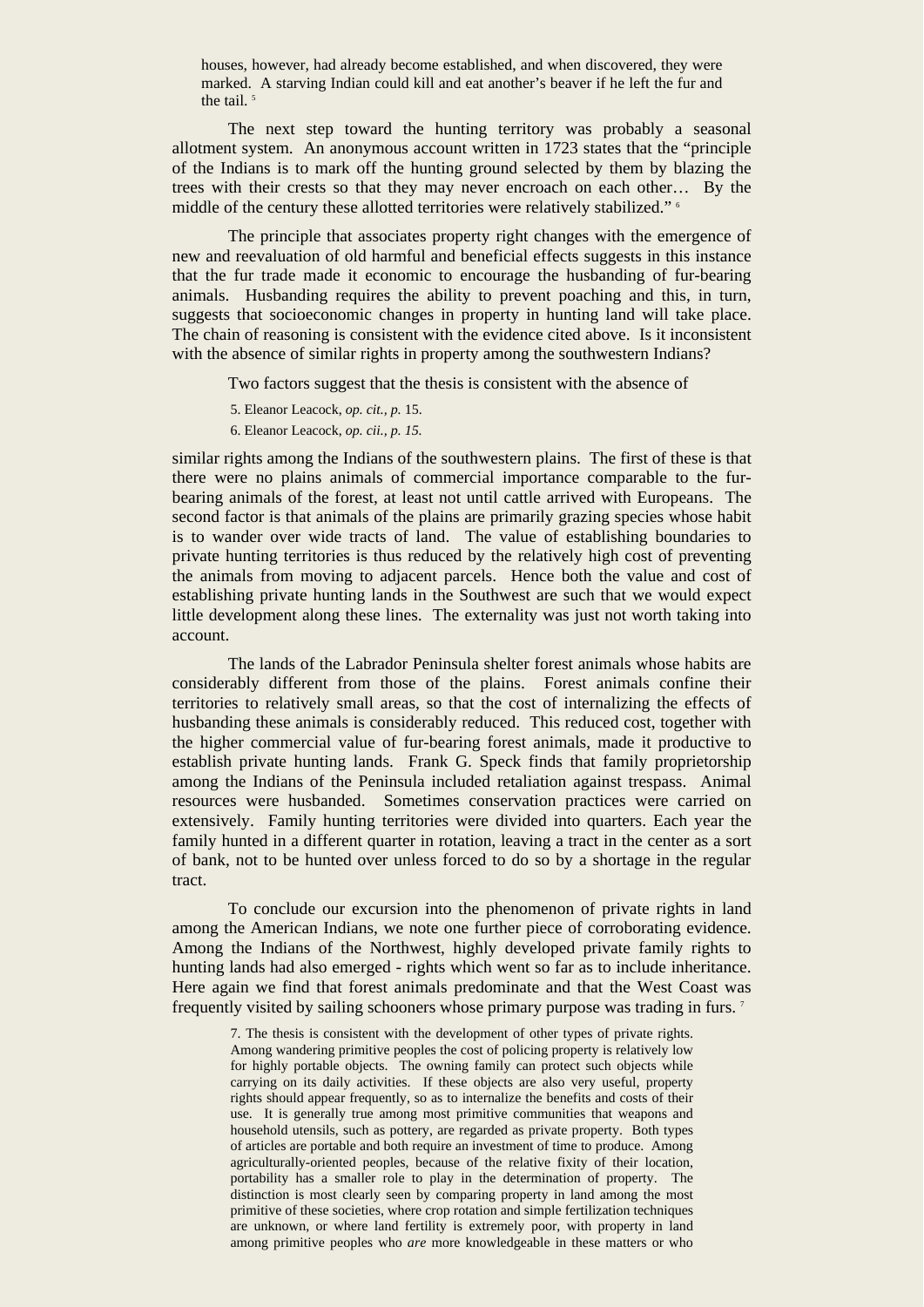possess very superior land. Once a crop is grown by the more primitive agricultural societies, it is necessary for them to abandon the land for several years to restore productivity. Property rights in land among such people would require policing cost for several years during which no sizable output is obtained. Since to provide for **[**sustenance these people must move to new land, a property right to be of value to them must be associated with a portable object. Among these people it is common to find property rights to the crops, which, after harvest, are portable, but not to the land. The more advanced agriculturally based primitive societies are able to remain with particular land for longer periods, and here we generally observe property rights to the land as well as to the crops.**]**

HHC: [bracketed] displayed on page 354 of original]

## **The Coalescence and Ownership of Property Rights**

I have argued that property rights arise when it becomes economic for those affected by externalities to internalize benefits and costs. But I have not yet examined the forces which will govern the particular form of right ownership. Several idealized forms of ownership must be distinguished at the outset. These are communal ownership, private ownership, and state ownership.

By communal ownership, I shall mean a right which can be exercised by all members of the community. Frequently the rights to till and to hunt the land have been communally owned. The right to walk a city sidewalk is communally owned. Communal ownership means that the community denies to the state or to individual citizens the right to interfere with any person's exercise of communally-owned rights. Private ownership implies that the community recognizes the right of the owner to exclude others from exercising the owner's private rights. State ownership implies that the state may exclude anyone from the use of a right as long as the state follows accepted political procedures for determining who may not use state-owned property. I shall not examine in detail the alternative of state ownership. The object of the analysis which follows is to discern some broad principles governing the development of property rights in communities oriented to private property.

It will be best to begin by considering a particularly useful example that focuses our attention on the problem of land ownership. Suppose that land is communally owned. Every person has the right to hunt, till, or mine the land. This form of ownership fails to concentrate the cost associated with any person's exercise of his communal right on that person. If a person seeks to maximize the value of his communal rights, he will tend to overhunt and overwork the land because some of the costs of his doing so are borne by others. The stock of game and the richness of the soil will be diminished too quickly. It is conceivable that those who own these rights, i.e., every member of the community, can agree to curtail the rate at which they work the lands if negotiating and policing costs are zero. Each can agree to abridge his rights. It is obvious that the costs of reaching such an agreement will not be zero. What is not obvious is just how large these costs may be.

Negotiating costs will be large because it is difficult for many per-

sons to reach a mutually satisfactory agreement, especially when each hold-out has the right to work the land as fast as he pleases. But, even if an agreement among all can be reached, we must yet take account of the costs of policing the agreement, and these may be large, also. After such an agreement is reached, no one will privately own the right to work the land; all can work the land but at an agreed upon shorter workweek. Negotiating costs are increased even further because it is not possible under this system to bring the full expected benefits and expected costs of future generations to bear on current users.

If a single person owns land, he will attempt to maximize its present value by taking into account alternative future time streams of benefits and costs and selecting that one which he believes will maximize the present value of his privately-owned land rights. We all know that this means that he will attempt to take into account the supply and demand conditions that he thinks will exist after his death. It is very difficult to see how the existing communal owners can reach an agreement that takes account of these costs.

In effect, an owner of a private right to use land acts as a broker whose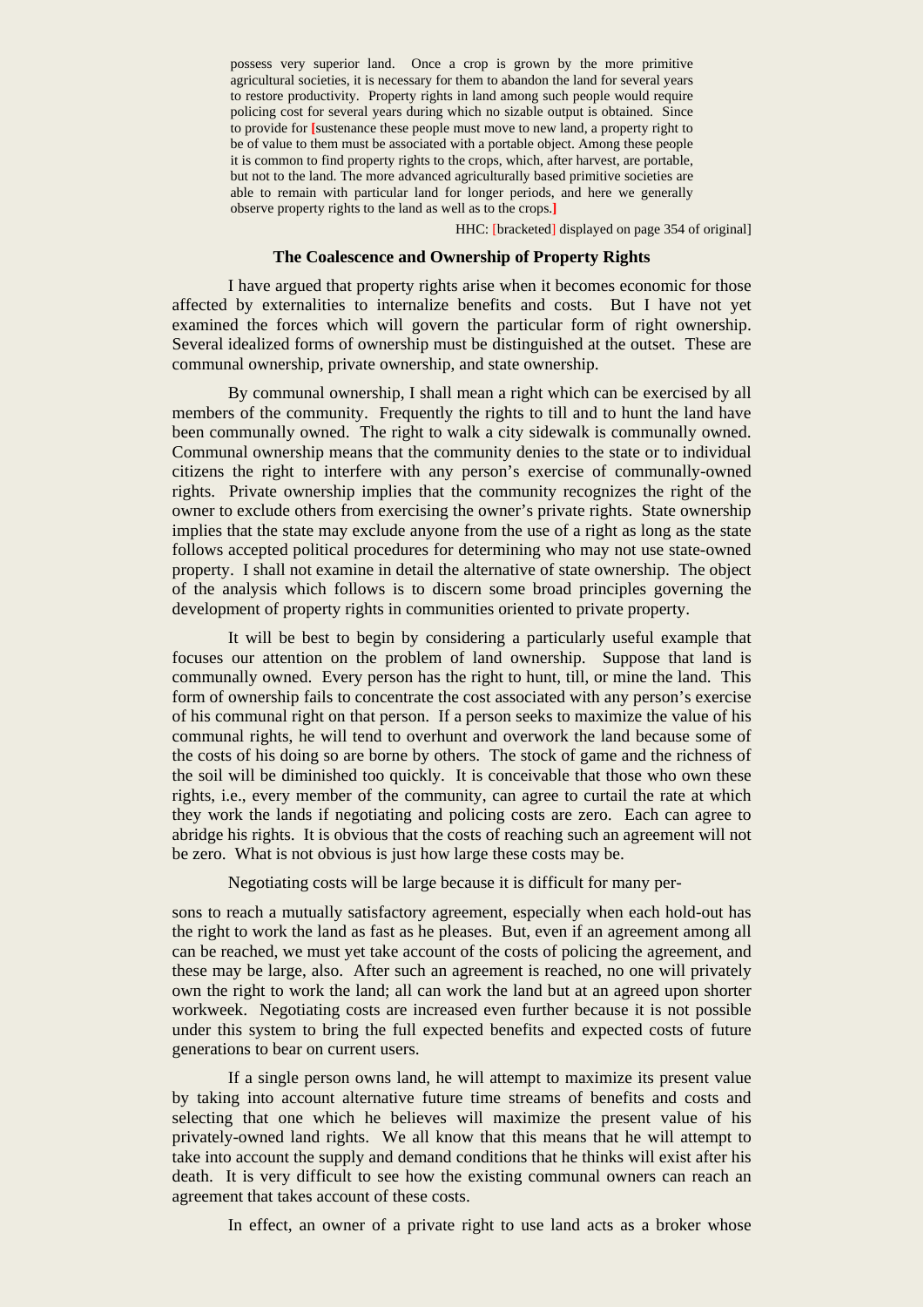wealth depends on how well he takes into account the competing claims of the present and the future. But with communal rights there is no broker, and the claims of the present generation will be given an uneconomically large weight in determining the intensity with which the land is worked. Future generations might desire to pay present generations enough to change the present intensity of land usage. But they have no living agent to place their claims on the market. Under a communal property system, should a living person pay others to reduce the rate at which they work the land, he would not gain anything of value for his efforts. Communal property means that future generations must speak for themselves. No one has yet estimated the costs of carrying on such a conversation.

The land ownership example confronts us immediately with a great disadvantage of communal property. The effects of a person's activities on his neighbors and on subsequent generations will not be taken into account fully. Communal property results in great externalities. The full costs of the activities of an owner of a communal property right are not borne directly by him, nor can they be called to his attention easily by the willingness of others to pay him an appropriate sum. Communal property rules out a "pay-to-use-the-property" system and high negotiation and policing costs make ineffective a "pay-him-not-to-use-theproperty" system.

The state, the courts, or the leaders of the community could attempt to internalize the external costs resulting from communal property by allowing private parcels owned by small groups of person with similar

interests. The logical groups in terms of similar interests, are, of course, the family and the individual. Continuing with our use of the land ownership example, let us initially distribute private titles to land randomly among existing individuals and, further, let the extent of land included in each title be randomly determined.

The resulting private ownership of land will internalize many of the external costs associated with communal ownership, for now an owner, by virtue of his power to exclude others, can generally count on realizing the rewards associated with husbanding the game and increasing the fertility of his land. This concentration of benefits and costs on owners creates incentives to utilize resources more efficiently.

But we have yet to contend with externalities. Under the communal property system the maximization of the value of communal property rights will take place without regard to many costs, because the owner of a communal right cannot exclude others from enjoying the fruits of his efforts and because negotiation costs are too high for all to agree jointly on optimal behavior. The development of private rights permits the owner to economize on the use of those resources from which he has the right to exclude others. Much internalization is accomplished in this way. But the owner of private rights to one parcel does not himself own the rights to the parcel of another private sector. Since he cannot exclude others from their private rights to land, he has no direct incentive (in the absence of negotiations) to economize in the use of his land in a way that takes into account the effects he produces on the land rights of others. If he constructs a dam on his land, he has no direct incentive to take into account the lower water levels produced on his neighbor's land.

This is exactly the same kind of externality that we encountered with communal property rights, but it is present to a lesser degree. Whereas no one had an incentive to store water on any land under the communal system, private owners now can take into account directly those benefits and costs to their land that accompany water storage. But the effects on the land of others will not be taken into account directly.

The partial concentration of benefits and costs that accompany private ownership is only part of the advantage this system offers. The other part, and perhaps the most important, has escaped our notice. The cost of negotiating over the remaining externalities will be reduced great1y. Communal property rights allow anyone to use the land. Under this system it becomes necessary for all to reach an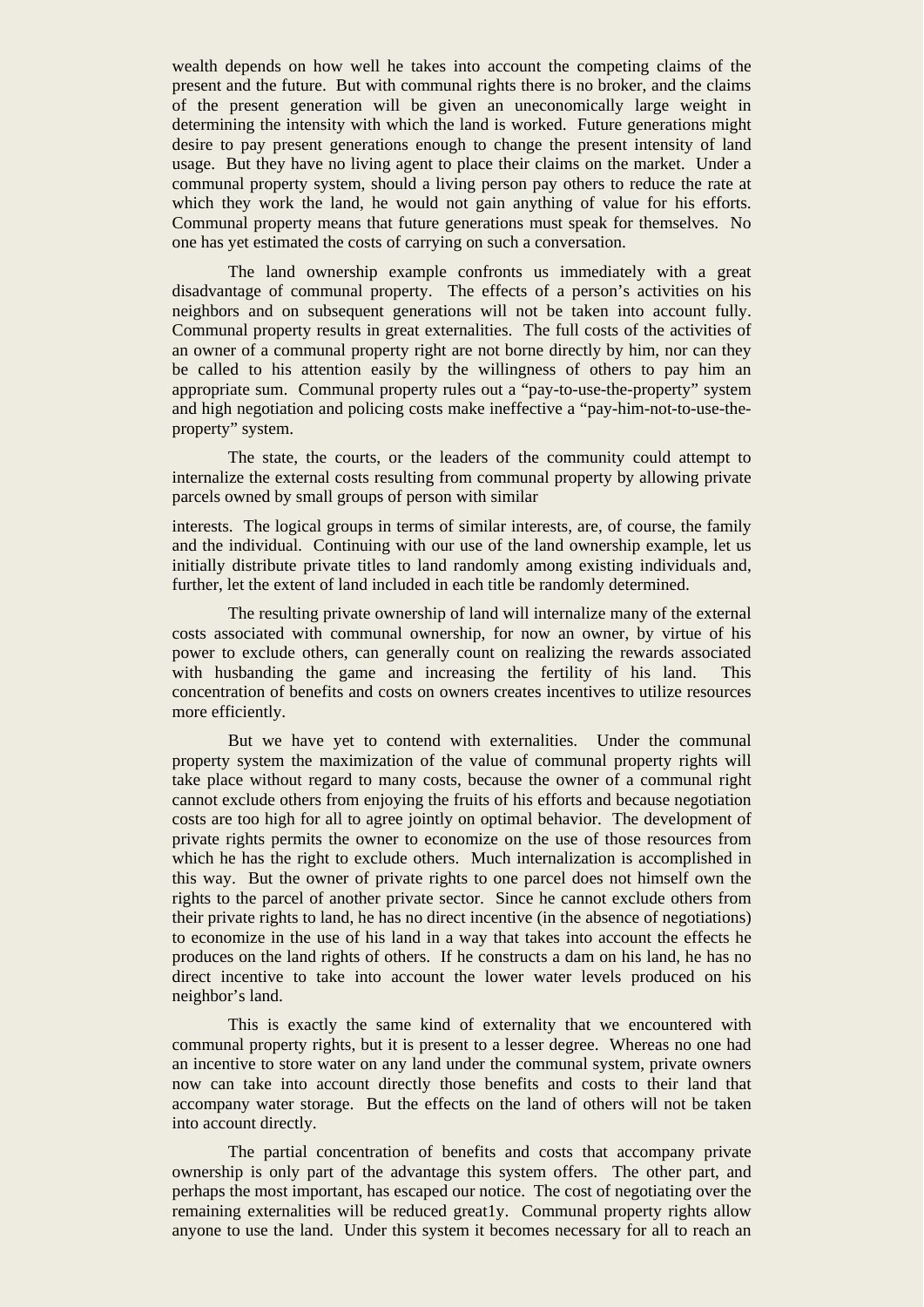agreement on land use. But the externalities that accompany private ownership of property do not affect all owners, and, generally speaking, it will be necessary for only a few to reach an agreement that takes these effects into account. The cost of negotiating an internalization of these effects

is thereby reduced considerably. The point is important enough to elucidate.

Suppose an owner of a communal land right, in the process of plowing a parcel of land, observes a second communal owner constructing a dam on adjacent land. The farmer prefers to have the stream as it is, and so he asks the engineer to stop his construction. The engineer says, "Pay me to stop." The farmer replies, "I will be happy to pay you, but what can you guarantee in return?" The engineer answers, "I can guarantee you that I will not continue constructing the dam, but I cannot guarantee that another engineer will not take up the task because this is communal property; I have no right to exclude him." What would be a simple negotiation between two persons under a private property arrangement turns out to be a rather complex negotiation between the farmer and everyone else. This is the basic explanation, I believe, for the preponderance of single rather than multiple owners of property. Indeed, an increase in the number of owners is an increase in the communality of property and leads, generally, to an increase in the cost of internalizing.

The reduction in negotiating cost that accompanies the private right to exclude others allows most externalities to be internalized at rather low cost. Those that are not are associated with activities that generate external effects impinging upon many people. The soot from smoke affects many homeowners, none of whom is willing to pay enough to the factory to get its owner to reduce smoke output. All homeowners together might be willing to pay enough, but the cost of their getting together may be enough to discourage effective market bargaining. The negotiating problem is compounded even more if the smoke comes not from a single smoke stack but from an industrial district. In such cases, it may be too costly to internalize effects through the marketplace.

Returning to our land ownership paradigm, we recall that land was distributed in randomly sized parcels to randomly selected owners. These owners now negotiate among themselves to internalize any remaining externalities. Two market options are open to the negotiators. The first is simply to try to reach a contractual agreement among owners that directly deals with the external effects at issue. The second option is for some owners to buy out others, thus changing the parcel size owned. Which option is selected will depend on which is cheaper. We have here a standard economic problem of optimal scale. If there exist constant returns to scale in the ownership of different sized parcels, it will be largely a matter of indifference between outright purchase and contractual agreement if only a single, easy-to-police, contractual agreement will internalize the externality. But, if there are several externalities, so that several such contracts will need to be negotiated, or

if the contractual agreements should be difficult to police, then outright purchase will be the preferred course of action.

The greater are diseconomies of scale to land ownership the more will contractual arrangement be used by the interacting neighbors to settle these differences. Negotiating and policing costs will be compared to costs that depend on the scale of ownership, and parcels of land will tend to be owned in sizes which minimize the sum of these costs.<sup>8</sup>

The interplay of scale economies, negotiating cost, externalities, and the modification of property rights can be seen in the most notable "exception" to the assertion that ownership tends to be an individual affair: the publicly-held corporation. I assume that significant economies of scale in the operation of large corporations is a fact and, also, that large requirements for equity capital can be satisfied more cheaply by acquiring the capital from many purchasers of equity shares. While economies of scale in operating these enterprises exist, economies of scale in the provision of capital do not. Hence, it becomes desirable for many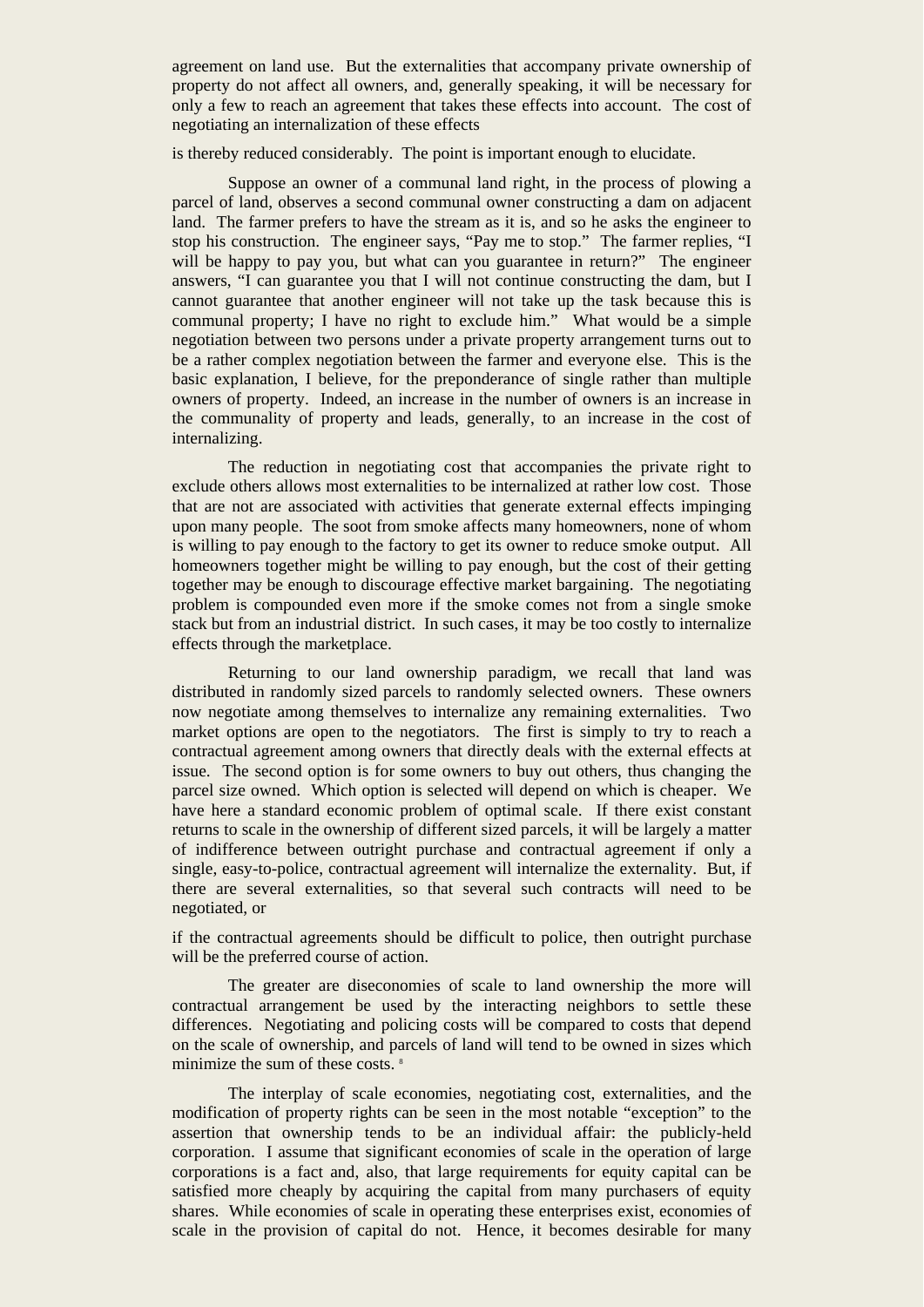"owners" to form a joint-stock company.

But if all owners participate in each decision that needs to be made by such a company, the scale economies of operating the company will be overcome quickly by high negotiating cost. Hence a delegation of authority for most decisions takes place and, for most of these, a small management group becomes the *de facto*  owners. Effective ownership, i.e., effective control of property, is thus legally concentrated in management's hands. This is the first legal modification, and it takes place in recognition of the high negotiating costs that would otherwise obtain.

The structure of ownership, however, creates some externality difficulties under the law of partnership. If the corporation should fail, partnership law commits each shareholder to meet the debts of the corporation up to the limits of his financial ability. Thus, managerial *de facto* ownership can have considerable external effects on shareholders. Should property rights remain unmodified, this externality would make it exceedingly difficult for entrepreneurs to acquire equity capital from wealthy individuals. (Although these individuals have recourse to reimbursements from other shareholders, litigation costs will be high.) A second legal modification, limited liability, has taken place to reduce the effect of this externality. 9 *De facto*  management ownership and limited liability combine to minimize the overall cost of operating large enterprises. Shareholders are essentially lenders of equity capital and not owners, although they do participate in such infrequent decisions as

> 8. Compare this with the similar rationale given by R. H. Coase to explain the firm in "The Nature of the Firm," *Economica,* New Series, 1937, pp. 386-405.

> 9. Henry G. Manne discusses this point in a forthcoming book about the American corporate system.

those involving mergers. What shareholders really own are their shares and not the corporation. Ownership in the sense of control again becomes a largely individual affair. The shareholders own their shares, and the president of the corporation and possibly a few other top executives control the corporation.

To further ease the impact of management decisions on shareholders, that is, to minimize the impact of externalities under this ownership form, a further legal modification of rights is required. Unlike partnership law, a shareholder may sell his interest without first obtaining the permission of fellow shareholders or without dissolving the corporation. It thus becomes easy for him to get out if his preferences and those of the management are no longer in harmony. This "escape hatch" is extremely important and has given rise to the organized trading of securities. The increase in harmony between managers and shareholders brought about by exchange and by competing managerial groups helps to minimize the external effects associated with the corporate ownership structure. Finally, limited liability considerably reduces the cost of exchanging shares by making it unnecessary for a purchaser of shares to examine in great detail the liabilities of the corporation and the assets of other shareholders; these liabilities can adversely affect a purchaser only up to the extent of the price per share.

The dual tendencies for ownership to rest with individuals and for the extent of an individual's ownership to accord with the minimization of all costs is clear in the land ownership paradigm. The applicability of this paradigm has been extended to the corporation. But it may not be clear yet how widely applicable this paradigm is. Consider the problems of copyright and patents. If a new idea is freely appropriable by all, if there exist communal rights to new ideas, incentives for developing such ideas will be lacking. The benefits derivable from these ideas will not be concentrated on their originators. If we extend some degree of private rights to the originators, these ideas will come forth at a more rapid pace. But the existence of the private rights does not mean that their effects on the property of others will be directly taken into account. A new idea makes an old one obsolete and another old one more valuable. These effects will not be directly taken into account, but they can be called to the attention of the originator of the new idea through market negotiations. All problems of externalities are closely analogous to those which arise in the land ownership example. The relevant variables are identical.